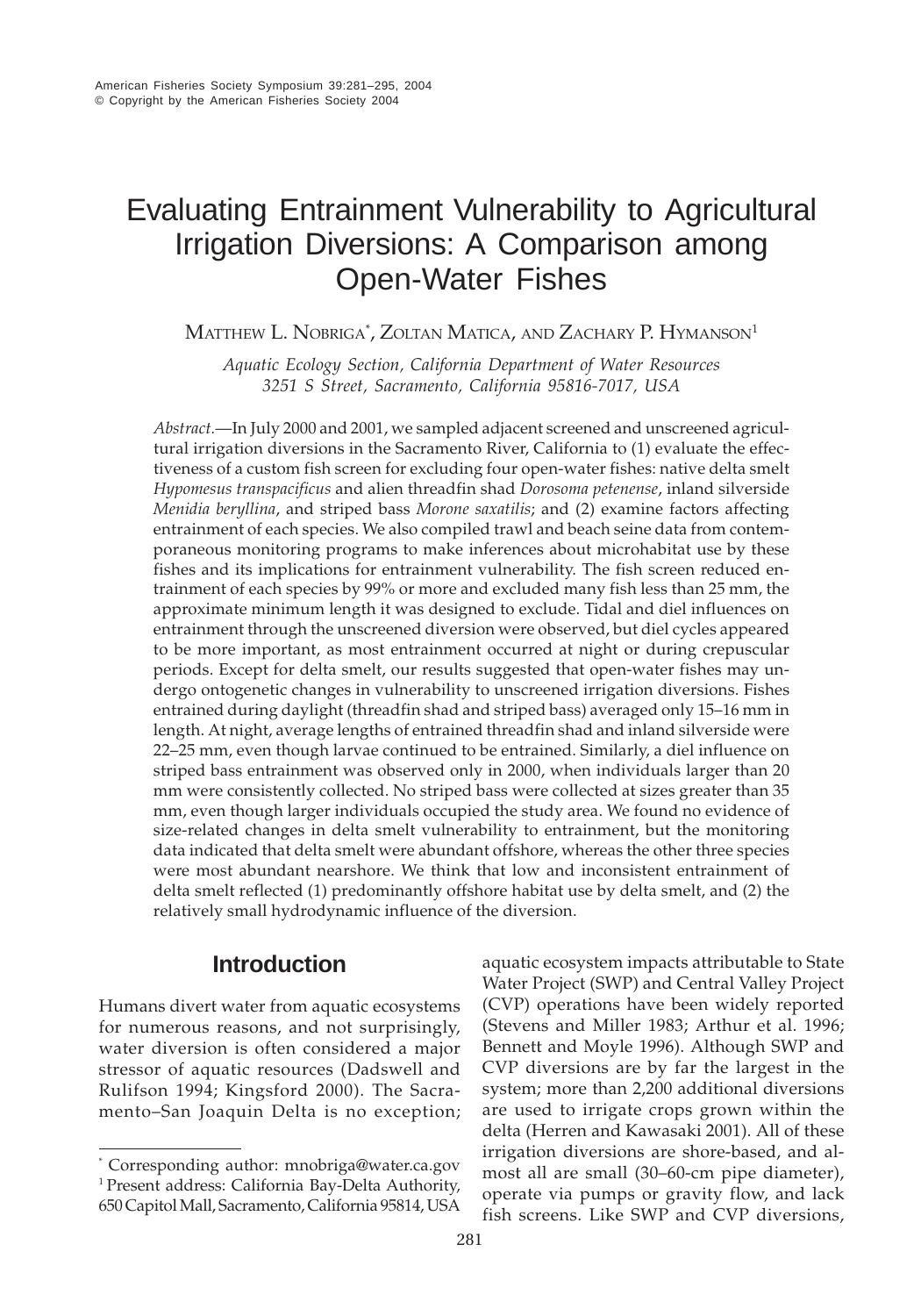fish losses to delta irrigation diversions have been a concern for many years (Hallock and Van Woert 1959).

As a component of a comprehensive fisheries restoration strategy, the CALFED Bay-Delta Program (CALFED 2000), a state and federal resource agency collaboration to manage the San Francisco Estuary, considered retrofitting many or all delta irrigation diversions with fish screens. One species hypothesized to benefit from fish screens was the threatened delta smelt *Hypomesus transpacificus*. Delta smelt have been found in samples of delta irrigation diversions, as well as larger wetland management diversions downstream. However, previous studies either (1) did not quantify the volumes of water diverted (Hallock and Van Woert 1959; Pickard et al. 1982), or (2) did not sample at times when, or locations where, delta smelt were abundant (Spaar 1994; Cook and Buffaloe 1998). Delta smelt primarily occur in large open-water habitats, but early life stages move downstream through delta channels (Moyle et al. 1992) where irrigation diversions are concentrated (Herren and Kawasaki 2001). At smaller spatial scales, delta smelt distribution can be influenced by tidal and diel cycles (Aasen 1999; Bennett et al. 2002), which also may influence vulnerability to shore-based diversions.

Examining multiple species responses to similar situations often provides additional context and insight into the response of a target species (Swanson et al. 2000; Bennett et al. 2002). We compared entrainment dynamics and habitat use of delta smelt to two ecologically similar but alien, small (typically <100 mm adult size), open-water fishes (Moyle 2002), threadfin shad *Dorosoma petenense* and inland silverside *Menidia beryllina*, and a third alien species, striped bass *Morone saxatilis*. Although adult striped bass are large piscivores, larvae and young juveniles have habitat requirements that are similar to delta smelt (Bennett and Moyle 1996). In this paper, we address the following questions: (1) what is the efficiency of fish screens for small openwater fishes? (2) is entrainment through an unscreened diversion influenced by tidal and/ or diel cycles, and if so, do entrainment dynamics differ among species? (3) does fish size influence entrainment vulnerability? and (4) did delta smelt, threadfin shad, striped bass and/or inland silverside occur in different microhabitats, and if so, do these differences help explain entrainment vulnerability and entrainment dynamics?

#### **Methods**

We sampled for fishes entrained at the California Department of Water Resources' (CDWR) Horseshoe Bend diversion facility on the lower Sacramento River, California (Figure 1). The Horseshoe Bend facility consists of three 61-cm-diameter pipes that operate as siphon diversions. After priming, diversion flows are controlled both by valves in the pipes and differences in water elevations on the river and island sides of its levee. Therefore, changes in tidal stage affect the volume of water flowing through the diversions. The two upstream-most diversions at the Horseshoe Bend facility were screened by CDWR in 1997 and 1998. The fish screens, which were designed to exclude delta smelt larger than 25 mm, are cylindrical, stainless steel, 1.5 m long with 2.4-mm mesh, and have a maximum approach velocity of 6 cm/s. The U.S. Fish and Wildlife Service adopted this approach velocity criterion for delta fish screens specifically to protect delta smelt, which, in a laboratory setting, are vulnerable to impingement even at low velocities (Swanson et al. 2001). The downstream-most diversion is unscreened and is not used during normal irrigation operations. During our sampling, the unscreened diversion and the screened diversion closest to it were operated simultaneously. The mouths of these diversions were at equal depth (1.5 m below mean low water) and are 2.3 m apart.

Samples were collected from 1207 hours on 12 July 2000 to 0736 hours on 14 July 2000 and from 1728 hours on 9 July 2001 to 0750 hours on 11 July 2001. These dates were chosen to (1) sample when observed delta smelt abundance was high in the lower Sacramento River, (2) sample at a time when irrigation water demand was sufficient to allow for extended continuous sampling, and (3) allow separation between tidal and diel influences on fish entrainment. During 2000, peak tidal stages occurred in the middle of the night and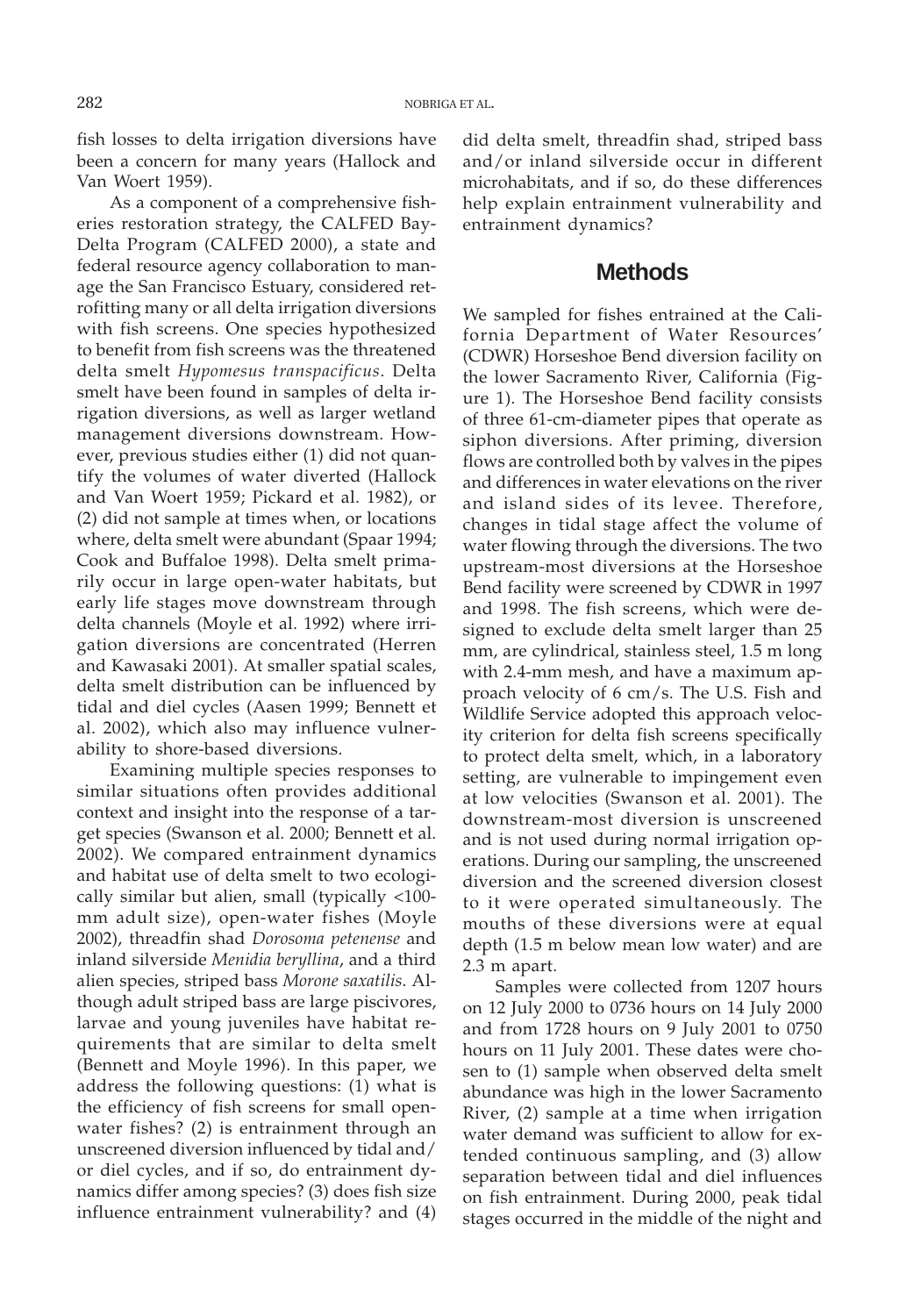

FIGURE 1. Sacramento–San Joaquin Delta, California and the location of the Horseshoe Bend diversion facility, beach seine sampling site, and 20-mm Delta Smelt Survey trawl stations 705–707.

mid-morning. During 2001, peak tidal stages occurred around sunset and sunrise.

Fish were collected using two 1.6-mmmesh hooped plankton nets. The nets were attached to the diversion outfall pipes via coupling rings, so that when engaged, they sampled 100% of the diverted flow. Net contents were collected at approximately hourly intervals. No samples were collected between 2148 hours and 0022 hours on 12–13 July 2000 because personnel were unavailable. At the end of each sampling interval, nets were retrieved and cod end contents were placed into separate buckets. When possible, fish larger than or equal to 25 mm total length (TL), or fork length (FL) if the caudal fin was forked, were measured and identified to species on site. All fish that could not be identified on site were preserved in 10% formalin and identified in the laboratory. All smelt regardless of length were preserved and identified in the laboratory. In 2000, only length ranges from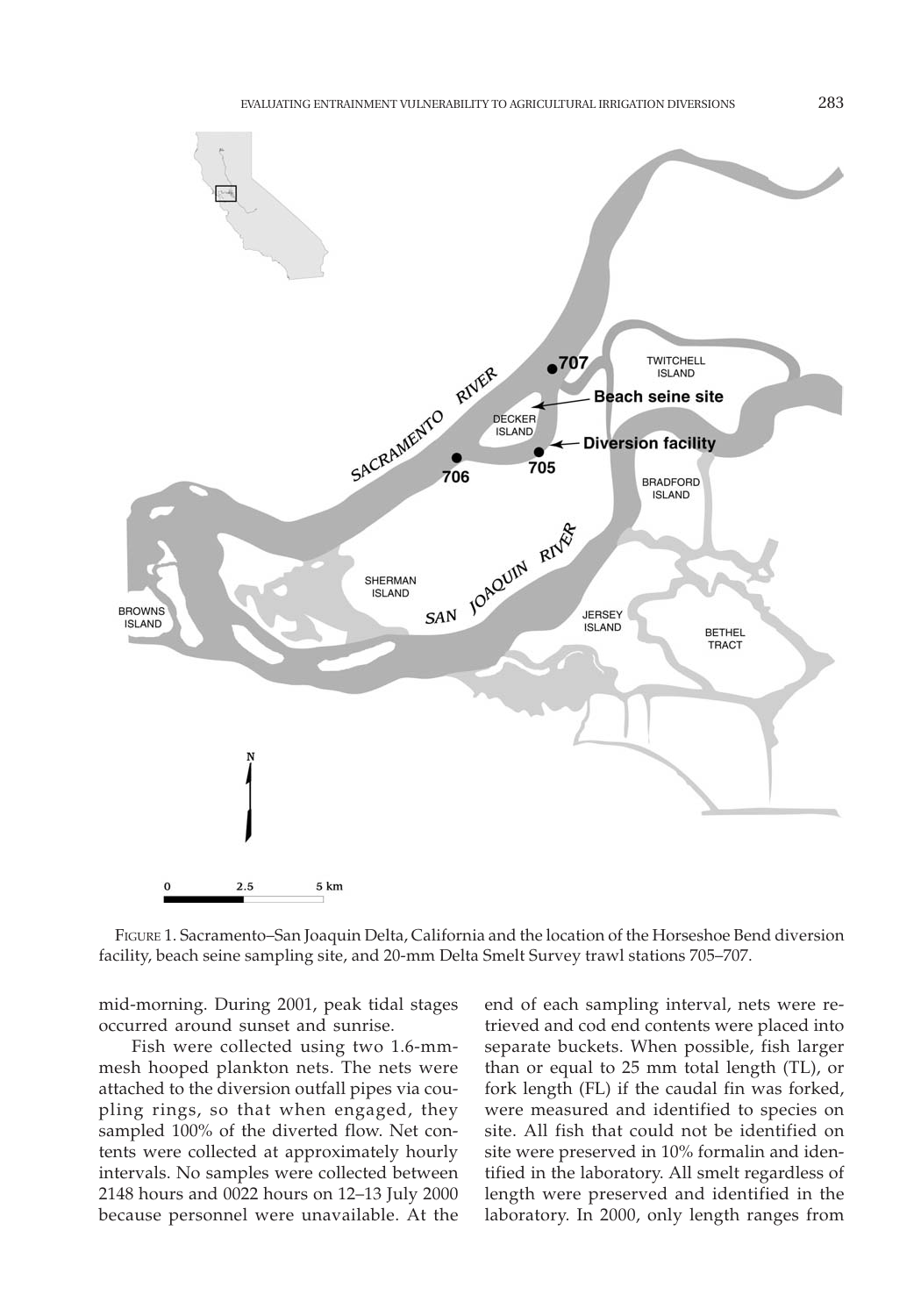each sample were recorded for fishes other than delta smelt. In 2001, up to 50 randomly selected individuals of each species from each preserved sample were measured for TL. When more than 50 individuals of a species were present in a sample, the remaining individuals were tallied but not measured. The volume of water sampled during each interval was estimated using General Oceanics propeller flowmeters. Water temperature (°C) in the irrigation canal was measured with most net samples.

To address the first study question, we summarized the catch and length range of each species from screened and unscreened diversion samples. Differences in screened and unscreened diversion catches were examined qualitatively. To address the second study question, we used two approaches based on the unscreened diversion samples. During our sampling, flow through the diversions varied with changes in tidal stage and valve adjustments made by the local water manager. We hypothesized entrainment through the unscreened diversion might be influenced by diversion flow variation (or a correlate like water velocity at the intake). To test this hypothesis, we ranked the raw catch data for each species each year based on mean flow through the diversion  $(m^3/s)$ . We used randomization tests (Haddon 2001) to compare mean catches among the upper and lower 50% of diversion flows. Each randomization test compared an observed mean catch difference at low versus high diversion flows to a probability distribution of catch differences derived by randomly resampling the combined dataset 1,000 times. The reported *P*-values represent the proportion of randomly derived mean differences that equaled or exceeded the observed mean differences. The significance level chosen for the tests was *P* < 0.05. For inland silverside in 2001, only nighttime catch data were used, which resulted in an uneven number of observations in the low and high diversion flow groups. To be certain that we did not come to an erroneous conclusion, we tested the inland silverside data three ways: (1) the median data point was placed in the "low" volume diverted category, (2) the median data point was placed in the "high" volume diverted category, and (3) the median data point was removed. We reported the results as a range of *P*-values.

We also explored potential tidal and diel influences on entrainment through the unscreened diversion with scatterplots (not shown) and analysis of covariance (ANCOVA) using four explanatory variables (Table 1): catch per unit effort (CPUE) = tidal flow + absolute value of tidal flow + day–night + crepuscular + ε. Explanatory variables were considered significant if the probability of their *t*-statistic (coefficient divided by its standard error) was less than 0.05. Prior to statistical analysis, catch data were transformed to CPUE as number of fish per 10,000 m<sup>3</sup> of water diverted, then further transformed to  $ln(CPUE + 1)$ .

We used several summaries of fish length data to examine the influence of length on entrainment through the unscreened diversion. First, we tested for day–night differences in the sizes of delta smelt, striped bass, and threadfin shad entrained through the unscreened diversion using the Haddon (2001) randomization technique described above. Samples were grouped into "day" or "night" as described in Table 1. Only 2001 data were used to test day–night length differences of striped bass and threadfin shad because only length ranges were recorded in 2000. More than 1,000 threadfin shad were measured in 2001, but most were collected at night, so length differences were tested using random subsamples of 50 fish collected during daylight and 50 fish collected at night. Length data for striped bass in 2001 and delta smelt in both years were taken for all individuals collected, so subsampling was not necessary. Next, we assessed interannual differences in the size of striped bass entrained using cumulative frequency plots of maximum lengths recorded from each sample. We were limited to this technique because of the incomplete length data in 2000. Lastly, we compared length frequency data for striped bass and threadfin shad from the unscreened diversion to length frequencies from beach seine (30 m  $\times$  1.5 m, 3.2 mm mesh) data collected along about 1 km of beach on the bank opposite the diversion facility (Figure 1). The data were summarized from six hauls taken from 1620 to 2044 hours on 29 June 2001, and four hauls taken from 1657 to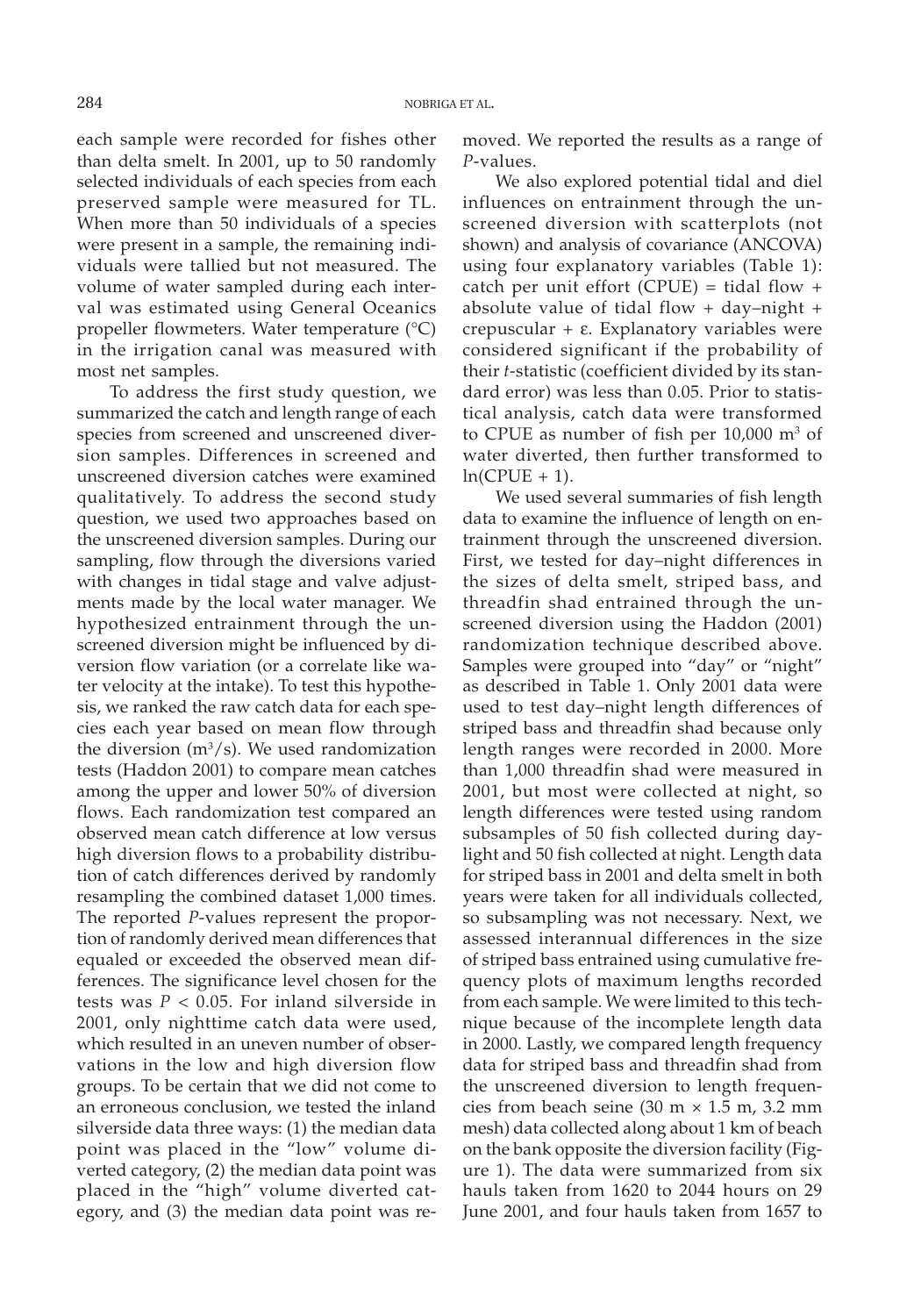|                           | Tidal flow                                                                                                                                                                                             | Absolute value<br>of tidal flow                                                                                                                                                              | Day-night                                                                                                               | Crepuscular                                                                                                                                                          |
|---------------------------|--------------------------------------------------------------------------------------------------------------------------------------------------------------------------------------------------------|----------------------------------------------------------------------------------------------------------------------------------------------------------------------------------------------|-------------------------------------------------------------------------------------------------------------------------|----------------------------------------------------------------------------------------------------------------------------------------------------------------------|
| Data source<br>Definition | $DSM-2a$<br>Estimated flow<br>$(m3/s)$ in Horse-<br>shoe Bend con-<br>verted from<br>15-min interval<br>to average per<br>sample; $(+)$ values<br>are ebb flows and<br>$(-)$ values are flood<br>flows | $DSM-2a$<br>Same as above but<br>without direction-<br>al component;<br>flow estimates<br>ranged from 6.25-<br>476 m <sup>3</sup> /s in 2000<br>to $12.6 - 445$ m <sup>3</sup> /s<br>in 2001 | software <sup>b</sup><br>$daytime =$<br>$51 - 100%$<br>sample taken<br>after sunrise<br>and before<br>sunset            | software <sup>b</sup><br>51-100% of<br>sample taken<br>$\pm$ 2 h of sunset<br>or sunrise                                                                             |
| Interpretation            | $(+)$ coefficient:<br>highest entrain-<br>during ebb tides;<br>$(-)$ coefficient:<br>highest entrain-<br>ment during flood (-) coefficient:<br>tides                                                   | $(+)$ coefficient:<br>highest entrain-<br>at high tidal flows<br>regardless of flow<br>direction;<br>highest entrain-<br>during slack tides                                                  | $(+)$ coefficient:<br>highest<br>entrainment<br>at night;<br>$(-)$ coefficient:<br>highest<br>entrainment<br>during day | $(+)$ coefficient:<br>highest entrain-<br>ment during<br>crepuscular<br>periods;<br>$(-)$ coefficient:<br>highest entrain-<br>ment during<br>midday or mid-<br>night |

TABLE 1. Explanatory variables used in analyses of covariance of factors influencing fish entrainment through the unscreened diversion at Horseshoe Bend, 12–14 July 2000 and 9–11 July 2001.

a California Department of Water Resources Delta Simulation Model-2 (Culberson et al. 2004, this volume)

b Tides & Currents 2.2©, Nautical Software, Beaverton, Oregon.

1844 hours on 27 July 2001. Note the mesh size of the seine was twice that of the diversion nets. Thus, quantitative comparisons of CPUE among gear types are not appropriate.

To address study question four, we compiled relative abundance data for delta smelt, threadfin shad, striped bass, and inland silverside from fish monitoring programs that sampled in and near Horseshoe Bend near the time of our diversion sampling. We compared relative offshore abundance of each species based on a mid-channel trawling survey, the 20-mm Delta Smelt Survey, which also uses a 1.6-mm-mesh net (Dege and Brown 2004, this volume, provide further details). We used mean CPUE (fish/10,000 m<sup>3</sup> of water sampled ± SE) from the three stations nearest the diversion facility (Figure 1). These three stations are within the tidal excursion range (2–5 km; CDWR, unpublished data) of the diversion intakes, so it was theoretically possible for fish

inhabiting the area bounded by the three stations to be transported to the point of diversion with each tidal cycle. In addition, we used the beach seine data described above to compare relative nearshore abundances of the four species. These represent the best available distribution data in terms of proximity to our sampling, both geographically and temporally.

#### **Results**

We sampled more than  $115,000$  m<sup>3</sup> of diverted water in more than 33 h of sampling each year (Table 2). We intended to have flows evenly distributed through the screened and unscreened diversions, but flow through the unscreened diversion actually comprised about two-thirds of the total volume diverted during both years. Mean flows through both diversions were 10–20% higher in 2001. Mean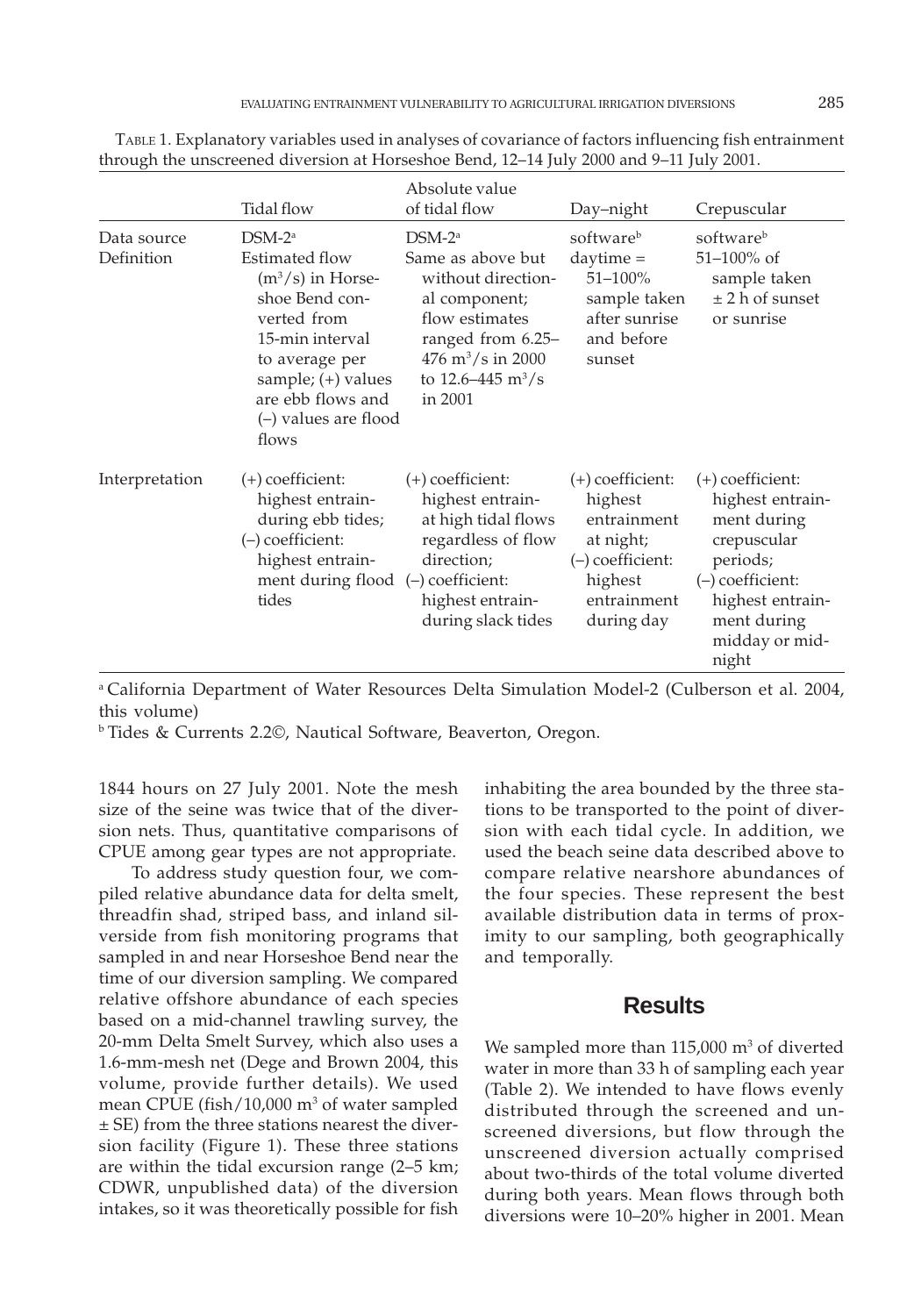|                                             | Screened diversion |                 | Unscreened diversion |                 |
|---------------------------------------------|--------------------|-----------------|----------------------|-----------------|
|                                             | 2000               | 2001            | 2000                 | 2001            |
| No. of samples                              | 36                 | 34              | 36                   | 34              |
| Volume sampled $(m^3)$                      | 41,242             | 40,651          | 78,420               | 92,419          |
| Mean flow $(m^3/s \pm SD)$                  | $0.28 \pm 0.15$    | $0.31 \pm 0.10$ | $0.61 \pm 0.06$      | $0.75 \pm 0.14$ |
| Flow range $(m^3/s)$                        | $0.031 - 0.50$     | $0.15 - 0.45$   | $0.40 - 0.71$        | $0.45 - 1.0$    |
| Total sampling time (h)                     | 37.9               | 35.3            | 35.5                 | 33.6            |
| Mean sample duration<br>$(min \pm SD)$      | $65 \pm 13$        | $61 \pm 8$      | $59 \pm 6$           | $58 \pm 8$      |
| Mean time between samples<br>$(min \pm SD)$ | $5 \pm 3$          | $6 \pm 3$       | $9 \pm 3$            | $8 \pm 4$       |

|  |               |  |  |  | TABLE 2. Summary of sampling effort at the Horseshoe Bend diversion facility, 12-14 July 2000 and 9- |  |  |  |
|--|---------------|--|--|--|------------------------------------------------------------------------------------------------------|--|--|--|
|  | 11 July 2001. |  |  |  |                                                                                                      |  |  |  |

water temperatures  $(\pm SE)$  were similar in both years:  $20 \pm 1$ °C in 2000 and  $22 \pm 1$ °C in 2001.

The Horseshoe Bend fish screen was very effective at reducing entrainment of small open-water fishes (Table 3). In 2000, we collected 300 striped bass, 59 threadfin shad, and 12 delta smelt from 36 unscreened diversion samples, but only 2 striped bass, 1 threadfin shad, and no delta smelt from 36 screened diversion samples. No inland silverside were collected in 2000. In 2001, we collected 7,824 threadfin shad, 160 inland silverside, 115 striped bass, and 31 delta smelt from 34 unscreened diversion samples. Only 17 threadfin shad, 3 striped bass, and no inland silverside or delta smelt were collected from the 34 screened diversion samples. All of the striped bass and threadfin shad entrained through the screened diversion were less than 25 mm. In contrast, all four species were collected at sizes greater than 25 mm in unscreened diversion samples.

Entrainment rates from the unscreened diversion were not consistent among samples (Figure 2). Peak entrainment of each species was staggered in time, but most entrainment occurred at night or during crepuscular periods. The most extreme diel difference was observed for inland silverside, 100% of which were entrained at night. Of the four species we examined, striped bass was the only one whose entrainment was influenced by flow through the unscreened diversion (Table 4).

Statistical relationships between CPUE in the unscreened diversion samples and the tidal-diel variables were generally inconsistent among years (Table 5). However, threadfin shad was an exception. In both 2000 and 2001, threadfin shad entrainment was significantly higher at night and negatively correlated with tidal flow. Scatterplots (not shown) showed the inverse correlations with tidal flow were driven by nighttime samples, whereas the additional correlation with abso-

TABLE 3. Numbers of threadfin shad, inland silverside, striped bass, and delta smelt collected, and their length ranges from screened and unscreened diversion samples in Horseshoe Bend, 12–14 July 2000 and 9–11 July 2001.

| Year | <b>Species</b>    | Screened | $FL$ (mm) | Unscreened | $FL$ (mm) |
|------|-------------------|----------|-----------|------------|-----------|
| 2000 | Threadfin shad    |          | 19        | 59         | $13 - 59$ |
|      | Inland silverside |          |           | U          |           |
|      | Striped bass      |          | $11 - 18$ | 300        | $13 - 33$ |
|      | Delta smelt       |          |           | 12         | $19 - 30$ |
| 2001 | Threadfin shad    | 17       | $10 - 22$ | 7,824      | $9 - 42$  |
|      | Inland silverside |          |           | 160        | $15 - 37$ |
|      | Striped bass      | З        | $12 - 16$ | 115        | $9 - 35$  |
|      | Delta smelt       |          |           | 31         | $16 - 45$ |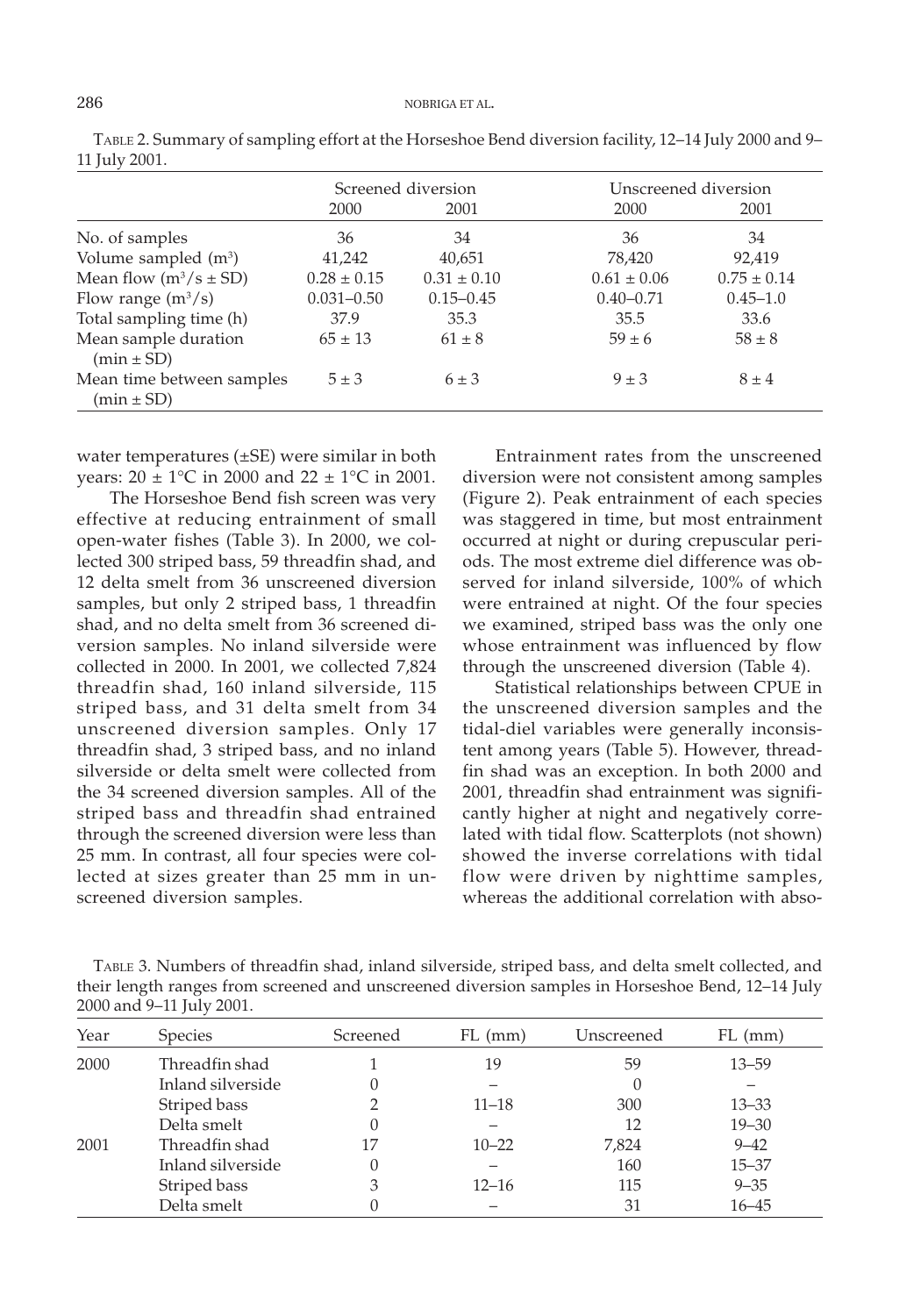

FIGURE 2. Time series of delta smelt, striped bass, threadfin shad, and inland silverside collected per 10,000 m<sup>3</sup> of water sampled (CPUE) from the unscreened irrigation diversion at Horseshoe Bend: (A) 12–14 July 2000, and (B) 9–11 July 2001. CPUE for each species was standardized using Z-scores to facilitate interspecies comparisons. Constants were added to or subtracted from the Z-scores to allow visual separation of the time series, so the absolute values of the *y*-axis have no meaning. The gaps in the 2000 time series represent the gap in sampling when personnel were unavailable.

lute value of tidal flow in 2001 resulted from peak daytime entrainment around slack tides. In 2000, the entrainment of striped bass also was significantly higher at night, but in contrast with threadfin shad, striped bass entrainment was positively correlated with tidal flow.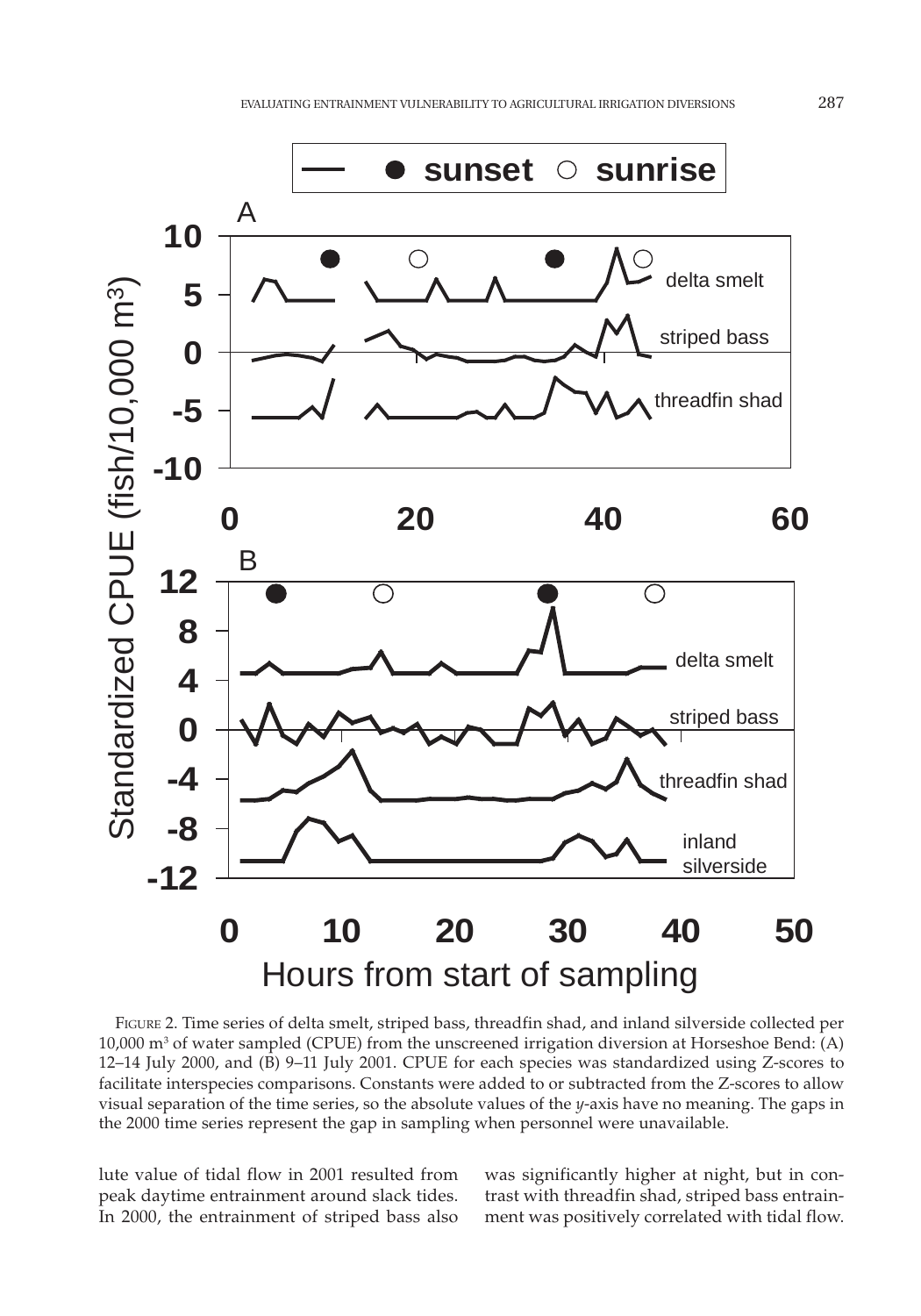TABLE 4. Probabilities that there were no significant differences in numbers of fish entrained through the unscreened diversion at Horseshoe Bend between the lower and higher 50% of diversion flows (m $3/$ s). Probabilities were derived from randomization tests using 1,000 iterations.

| Species           | 2000 | 2001          |
|-------------------|------|---------------|
| Threadfin shad    | 0.09 | 0.22          |
| Inland silverside |      | $0.07 - 0.25$ |
| Striped bass      | 0.03 | 0.000         |
| Delta smelt       | 0.06 | 0.61          |
|                   |      |               |

In 2001, the tidal-diel variables were unable to explain any of the variation in striped bass entrainment. As mentioned above, all inland silverside were collected at night in 2001. Both the day–night (+ coefficient) and crepuscular (– coefficient) variables were significant for inland silverside. This resulted from maximum entrainment near the middle of the night, as opposed to crepuscular periods (Figure 2). Delta smelt entrainment was weakly positively correlated with tidal flow in 2000 (Table 5). In 2001, delta smelt were entrained significantly more often during crepuscular periods. In both years, delta smelt entrainment had a conspicuous peak (Figure 2). This likely had a large influence on statistical results, as evidenced by the low adjusted *R*<sup>2</sup> in both delta smelt ANCOVA models (Table 5).

Three of four species showed influences of body size on their vulnerability to entrainment through the unscreened diversion. Because no inland silverside were collected during daytime, it may be inferred that "larger" sizes were vulnerable at night when their mean length was 25 mm. In addition, size of threadfin shad entrained increased at night (randomization test;  $P < 0.001$ ). During daylight, mean TL of threadfin shad entrained was 16 mm, but at night, mean TL increased to 22 mm. In 2001, the mean length of striped bass entrained did not differ between day and night (daytime mean = 15 mm; nighttime mean = 16 mm; *P* = 0.49). However, in 2000 when striped bass entrainment was associated with tidal-diel cycles (Table 5), most samples included striped bass larger than or equal to 24 mm (Figure 3). In contrast, during 2001 when entrainment was not related to tidal-diel cycles (Table 5), few samples included striped bass larger than 20 mm (Figure 3). Only delta smelt showed no evidence of length-based vulnerability to entrainment. Delta smelt length did not differ significantly between day and night in 2000 (daytime mean = 23 mm; nighttime mean = 28 mm; *P* = 0.06) or 2001 (daytime mean = 28 mm; nighttime mean =  $29$  mm;  $P = 0.51$ ).

Although the 1.6-mm-mesh diversion net retained smaller fishes than the 3.2-mm-mesh beach seine, all but the largest size-classes of threadfin shad and inland silverside collected by seining in Horseshoe Bend in June and July 2001 also were collected from unscreened diversion samples (Figure 4A and B). In contrast, the beach seine data showed that striped bass much larger than the maximum size entrained in the unscreened diversion were present in nearshore habitats of Horseshoe Bend (Figure 4C).

In both years, delta smelt and striped bass were more abundant than threadfin shad and inland silverside in midchannel trawl surveys (Figure 5). In addition, delta smelt had by far the lowest relative abundance in the nearshore beach seine surveys. These data suggest a predominantly offshore distribution for delta smelt, predominantly nearshore distributions for inland silverside and threadfin shad, and a ubiquitous distribution for striped bass.

### **Discussion**

This study provided the longest continuous monitoring of fish entrainment at a delta agricultural diversion facility to date. Generally, our results suggest that entrainment risk was strongly influenced by the presence or absence of a fish screen and by species-specific behavioral traits. In general, diel cycles appeared to influence entrainment more than tidal cycles or the tidally influenced variations in diversion flows. We acknowledge that our results may not be representative of entrainment dynamics at other delta diversions.

Relative to the unscreened diversion, the screened diversion excluded more than or equal to 99% of all four species (both years combined). This result was interesting because most fish entrained through the unscreened diversion were less than or equal to 25 mm and therefore could have theoretically passed through the screened diversion as well. Be-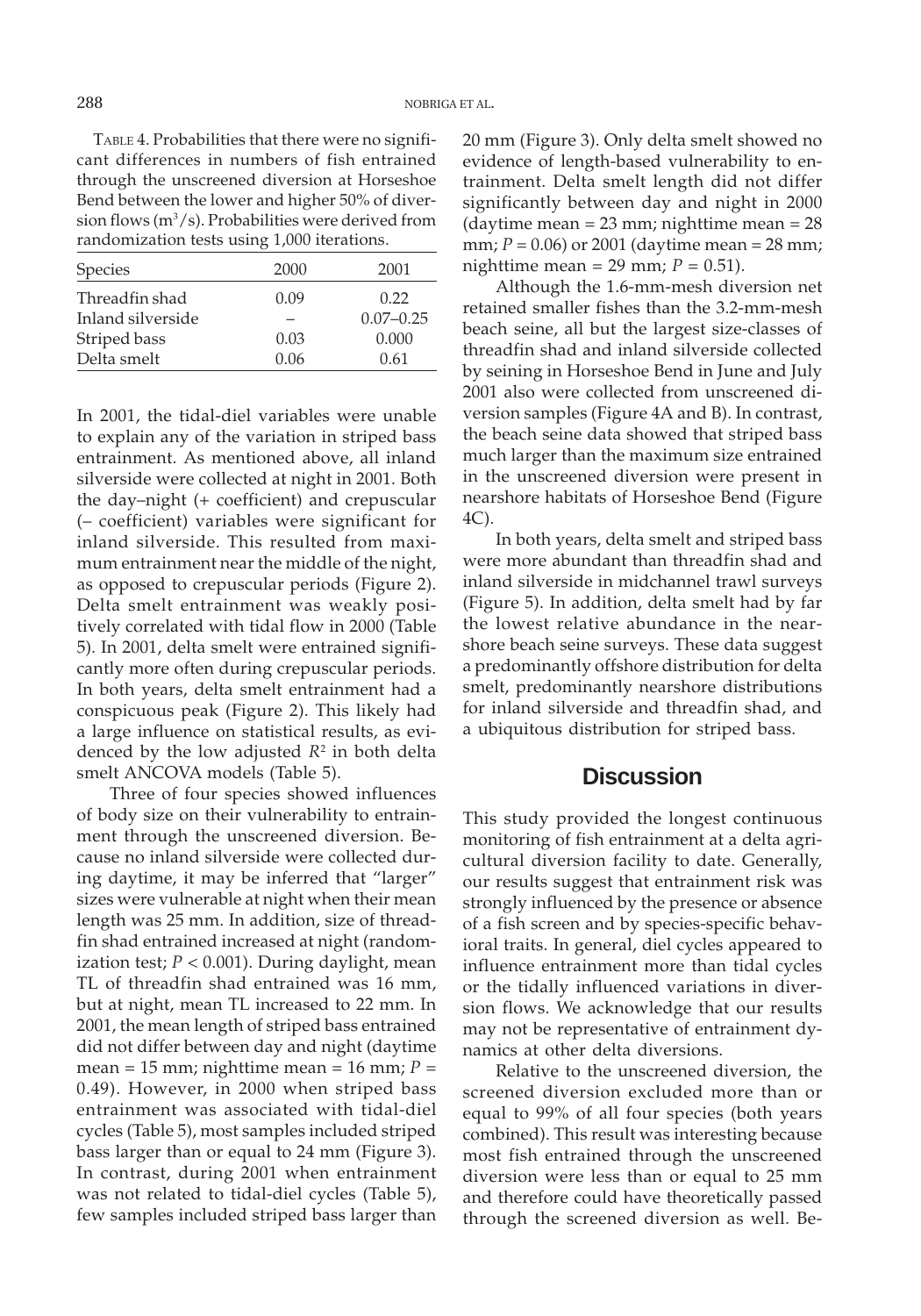| Delta smelt<br>0.454<br>0.576<br>0.44<br>Constant<br>0.231<br>0.291<br>Day-night<br>0.43<br>0.286<br>0.79<br>Crepuscular<br>$-0.0766$<br>Tidal flow $(m^3/s)$<br>$1.00 \times 10^{-3}$<br>$4.47\times10^{\text{-}4}$<br>$0.03*$<br>0.40<br>Absolute value<br>$-9.07 \times 10^{-4}$<br>$1.06 \times 10^{-3}$<br>of tidal flow<br>Adjusted $R^2$<br>0.05<br>Threadfin shad<br>$-1.77$<br>0.764<br>$0.03^*$<br>Constant<br>0.386<br>Day-night<br>1.54<br>$< 0.001$ <sup>*</sup><br>0.593<br>0.379<br>Crepuscular<br>0.13<br>Tidal flow $(m^3/s)$<br>$-1.96 \times 10^{-3}$<br>$5.93 \times 10^{-4}$<br>$0.002^*$<br>Absolute value<br>$2.51 \times 10^{-4}$<br>$1.41 \times 10^{-3}$<br>0.86<br>of tidal flow<br>Adjusted $R^2$<br>0.43<br>Striped bass<br>Constant<br>0.590<br>0.661<br>0.38<br>1.90<br>0.334<br>Day-night<br>$< 0.001$ <sup>*</sup><br>0.328<br>0.09<br>Crepuscular<br>$-0.567$<br>$5.13 \times 10^{-4}$<br>Tidal flow $(m^3/s)$<br>$2.24 \times 10^{-3}$<br>$< 0.001$ <sup>*</sup><br>Absolute value<br>$1.22 \times 10^{-3}$<br>0.88<br>$1.83 \times 10^{-4}$<br>of tidal flow<br>Adjusted $R^2$<br>0.64<br>2001<br>Delta smelt<br>0.810<br>Constant<br>$-0.364$<br>0.66<br>$-0.227$<br>0.319<br>0.48<br>Day-night<br>0.332<br>Crepuscular<br>1.19<br>$0.001*$<br>$1.83 \times 10^{-5}$<br>$5.69 \times 10^{-4}$<br>0.98<br>Tidal flow $(m^3/s)$<br>Absolute value<br>$-1.22 \times 10^{-3}$<br>$1.33 \times 10^{-3}$<br>0.37<br>of tidal flow<br>Adjusted $R^2$<br>0.28<br>Threadfin shad<br>Constant<br>1.49<br>0.962<br>0.13<br>3.35<br>0.379<br>$< 0.001$ <sup>*</sup><br>Day-night<br>$-0.0985$<br>0.395<br>Crepuscular<br>0.81<br>Tidal flow $(m^3/s)$<br>$-1.79 \times 10^{-3}$<br>$6.76 \times 10^{-4}$<br>$0.01*$<br>$1.58 \times 10^{-3}$<br>Absolute value<br>$-3.64 \times 10^{-3}$<br>$0.03*$<br>of tidal flow<br>0.73<br>Adjusted $R^2$<br>0.215<br>Striped bass<br>Constant<br>1.14<br>0.85<br>0.578<br>0.21<br>0.450<br>Day-night<br>0.700<br>0.15<br>Crepuscular<br>0.469<br>0.87<br>Tidal flow $(m^3/s)$<br>$-1.37 \times 10^{-4}$<br>$8.03 \times 10^{-4}$<br>$1.87 \times 10^{-3}$<br>$-1.13\times10^{-4}$<br>Absolute value<br>0.95<br>of tidal flow<br>Adjusted $R^2$<br>0.0<br>Inland silverside<br>$-0.882$<br>0.32<br>Constant<br>0.876<br>Day-night<br>2.78<br>0.345<br>$< 0.001$ <sup>*</sup><br>Crepuscular<br>$-1.06$<br>0.359<br>$0.006*$<br>Tidal flow $(m^3/s)$<br>$4.01\times10^{-4}$<br>$6.15 \times 10^{-4}$<br>0.52<br>Absolute value<br>$-1.56\times10^{-3}$<br>$1.44 \times 10^{-3}$<br>0.29 | Year | Species | Predictor     | Coefficient | SE coefficient | $\boldsymbol{P}$ |
|------------------------------------------------------------------------------------------------------------------------------------------------------------------------------------------------------------------------------------------------------------------------------------------------------------------------------------------------------------------------------------------------------------------------------------------------------------------------------------------------------------------------------------------------------------------------------------------------------------------------------------------------------------------------------------------------------------------------------------------------------------------------------------------------------------------------------------------------------------------------------------------------------------------------------------------------------------------------------------------------------------------------------------------------------------------------------------------------------------------------------------------------------------------------------------------------------------------------------------------------------------------------------------------------------------------------------------------------------------------------------------------------------------------------------------------------------------------------------------------------------------------------------------------------------------------------------------------------------------------------------------------------------------------------------------------------------------------------------------------------------------------------------------------------------------------------------------------------------------------------------------------------------------------------------------------------------------------------------------------------------------------------------------------------------------------------------------------------------------------------------------------------------------------------------------------------------------------------------------------------------------------------------------------------------------------------------------------------------------------------------------------------------------------------------------------------------------------------------------------------------------------------------------------------------|------|---------|---------------|-------------|----------------|------------------|
|                                                                                                                                                                                                                                                                                                                                                                                                                                                                                                                                                                                                                                                                                                                                                                                                                                                                                                                                                                                                                                                                                                                                                                                                                                                                                                                                                                                                                                                                                                                                                                                                                                                                                                                                                                                                                                                                                                                                                                                                                                                                                                                                                                                                                                                                                                                                                                                                                                                                                                                                                      | 2000 |         |               |             |                |                  |
|                                                                                                                                                                                                                                                                                                                                                                                                                                                                                                                                                                                                                                                                                                                                                                                                                                                                                                                                                                                                                                                                                                                                                                                                                                                                                                                                                                                                                                                                                                                                                                                                                                                                                                                                                                                                                                                                                                                                                                                                                                                                                                                                                                                                                                                                                                                                                                                                                                                                                                                                                      |      |         |               |             |                |                  |
|                                                                                                                                                                                                                                                                                                                                                                                                                                                                                                                                                                                                                                                                                                                                                                                                                                                                                                                                                                                                                                                                                                                                                                                                                                                                                                                                                                                                                                                                                                                                                                                                                                                                                                                                                                                                                                                                                                                                                                                                                                                                                                                                                                                                                                                                                                                                                                                                                                                                                                                                                      |      |         |               |             |                |                  |
|                                                                                                                                                                                                                                                                                                                                                                                                                                                                                                                                                                                                                                                                                                                                                                                                                                                                                                                                                                                                                                                                                                                                                                                                                                                                                                                                                                                                                                                                                                                                                                                                                                                                                                                                                                                                                                                                                                                                                                                                                                                                                                                                                                                                                                                                                                                                                                                                                                                                                                                                                      |      |         |               |             |                |                  |
|                                                                                                                                                                                                                                                                                                                                                                                                                                                                                                                                                                                                                                                                                                                                                                                                                                                                                                                                                                                                                                                                                                                                                                                                                                                                                                                                                                                                                                                                                                                                                                                                                                                                                                                                                                                                                                                                                                                                                                                                                                                                                                                                                                                                                                                                                                                                                                                                                                                                                                                                                      |      |         |               |             |                |                  |
|                                                                                                                                                                                                                                                                                                                                                                                                                                                                                                                                                                                                                                                                                                                                                                                                                                                                                                                                                                                                                                                                                                                                                                                                                                                                                                                                                                                                                                                                                                                                                                                                                                                                                                                                                                                                                                                                                                                                                                                                                                                                                                                                                                                                                                                                                                                                                                                                                                                                                                                                                      |      |         |               |             |                |                  |
|                                                                                                                                                                                                                                                                                                                                                                                                                                                                                                                                                                                                                                                                                                                                                                                                                                                                                                                                                                                                                                                                                                                                                                                                                                                                                                                                                                                                                                                                                                                                                                                                                                                                                                                                                                                                                                                                                                                                                                                                                                                                                                                                                                                                                                                                                                                                                                                                                                                                                                                                                      |      |         |               |             |                |                  |
|                                                                                                                                                                                                                                                                                                                                                                                                                                                                                                                                                                                                                                                                                                                                                                                                                                                                                                                                                                                                                                                                                                                                                                                                                                                                                                                                                                                                                                                                                                                                                                                                                                                                                                                                                                                                                                                                                                                                                                                                                                                                                                                                                                                                                                                                                                                                                                                                                                                                                                                                                      |      |         |               |             |                |                  |
|                                                                                                                                                                                                                                                                                                                                                                                                                                                                                                                                                                                                                                                                                                                                                                                                                                                                                                                                                                                                                                                                                                                                                                                                                                                                                                                                                                                                                                                                                                                                                                                                                                                                                                                                                                                                                                                                                                                                                                                                                                                                                                                                                                                                                                                                                                                                                                                                                                                                                                                                                      |      |         |               |             |                |                  |
|                                                                                                                                                                                                                                                                                                                                                                                                                                                                                                                                                                                                                                                                                                                                                                                                                                                                                                                                                                                                                                                                                                                                                                                                                                                                                                                                                                                                                                                                                                                                                                                                                                                                                                                                                                                                                                                                                                                                                                                                                                                                                                                                                                                                                                                                                                                                                                                                                                                                                                                                                      |      |         |               |             |                |                  |
|                                                                                                                                                                                                                                                                                                                                                                                                                                                                                                                                                                                                                                                                                                                                                                                                                                                                                                                                                                                                                                                                                                                                                                                                                                                                                                                                                                                                                                                                                                                                                                                                                                                                                                                                                                                                                                                                                                                                                                                                                                                                                                                                                                                                                                                                                                                                                                                                                                                                                                                                                      |      |         |               |             |                |                  |
|                                                                                                                                                                                                                                                                                                                                                                                                                                                                                                                                                                                                                                                                                                                                                                                                                                                                                                                                                                                                                                                                                                                                                                                                                                                                                                                                                                                                                                                                                                                                                                                                                                                                                                                                                                                                                                                                                                                                                                                                                                                                                                                                                                                                                                                                                                                                                                                                                                                                                                                                                      |      |         |               |             |                |                  |
|                                                                                                                                                                                                                                                                                                                                                                                                                                                                                                                                                                                                                                                                                                                                                                                                                                                                                                                                                                                                                                                                                                                                                                                                                                                                                                                                                                                                                                                                                                                                                                                                                                                                                                                                                                                                                                                                                                                                                                                                                                                                                                                                                                                                                                                                                                                                                                                                                                                                                                                                                      |      |         |               |             |                |                  |
|                                                                                                                                                                                                                                                                                                                                                                                                                                                                                                                                                                                                                                                                                                                                                                                                                                                                                                                                                                                                                                                                                                                                                                                                                                                                                                                                                                                                                                                                                                                                                                                                                                                                                                                                                                                                                                                                                                                                                                                                                                                                                                                                                                                                                                                                                                                                                                                                                                                                                                                                                      |      |         |               |             |                |                  |
|                                                                                                                                                                                                                                                                                                                                                                                                                                                                                                                                                                                                                                                                                                                                                                                                                                                                                                                                                                                                                                                                                                                                                                                                                                                                                                                                                                                                                                                                                                                                                                                                                                                                                                                                                                                                                                                                                                                                                                                                                                                                                                                                                                                                                                                                                                                                                                                                                                                                                                                                                      |      |         |               |             |                |                  |
|                                                                                                                                                                                                                                                                                                                                                                                                                                                                                                                                                                                                                                                                                                                                                                                                                                                                                                                                                                                                                                                                                                                                                                                                                                                                                                                                                                                                                                                                                                                                                                                                                                                                                                                                                                                                                                                                                                                                                                                                                                                                                                                                                                                                                                                                                                                                                                                                                                                                                                                                                      |      |         |               |             |                |                  |
|                                                                                                                                                                                                                                                                                                                                                                                                                                                                                                                                                                                                                                                                                                                                                                                                                                                                                                                                                                                                                                                                                                                                                                                                                                                                                                                                                                                                                                                                                                                                                                                                                                                                                                                                                                                                                                                                                                                                                                                                                                                                                                                                                                                                                                                                                                                                                                                                                                                                                                                                                      |      |         |               |             |                |                  |
|                                                                                                                                                                                                                                                                                                                                                                                                                                                                                                                                                                                                                                                                                                                                                                                                                                                                                                                                                                                                                                                                                                                                                                                                                                                                                                                                                                                                                                                                                                                                                                                                                                                                                                                                                                                                                                                                                                                                                                                                                                                                                                                                                                                                                                                                                                                                                                                                                                                                                                                                                      |      |         |               |             |                |                  |
|                                                                                                                                                                                                                                                                                                                                                                                                                                                                                                                                                                                                                                                                                                                                                                                                                                                                                                                                                                                                                                                                                                                                                                                                                                                                                                                                                                                                                                                                                                                                                                                                                                                                                                                                                                                                                                                                                                                                                                                                                                                                                                                                                                                                                                                                                                                                                                                                                                                                                                                                                      |      |         |               |             |                |                  |
|                                                                                                                                                                                                                                                                                                                                                                                                                                                                                                                                                                                                                                                                                                                                                                                                                                                                                                                                                                                                                                                                                                                                                                                                                                                                                                                                                                                                                                                                                                                                                                                                                                                                                                                                                                                                                                                                                                                                                                                                                                                                                                                                                                                                                                                                                                                                                                                                                                                                                                                                                      |      |         |               |             |                |                  |
|                                                                                                                                                                                                                                                                                                                                                                                                                                                                                                                                                                                                                                                                                                                                                                                                                                                                                                                                                                                                                                                                                                                                                                                                                                                                                                                                                                                                                                                                                                                                                                                                                                                                                                                                                                                                                                                                                                                                                                                                                                                                                                                                                                                                                                                                                                                                                                                                                                                                                                                                                      |      |         |               |             |                |                  |
|                                                                                                                                                                                                                                                                                                                                                                                                                                                                                                                                                                                                                                                                                                                                                                                                                                                                                                                                                                                                                                                                                                                                                                                                                                                                                                                                                                                                                                                                                                                                                                                                                                                                                                                                                                                                                                                                                                                                                                                                                                                                                                                                                                                                                                                                                                                                                                                                                                                                                                                                                      |      |         |               |             |                |                  |
|                                                                                                                                                                                                                                                                                                                                                                                                                                                                                                                                                                                                                                                                                                                                                                                                                                                                                                                                                                                                                                                                                                                                                                                                                                                                                                                                                                                                                                                                                                                                                                                                                                                                                                                                                                                                                                                                                                                                                                                                                                                                                                                                                                                                                                                                                                                                                                                                                                                                                                                                                      |      |         |               |             |                |                  |
|                                                                                                                                                                                                                                                                                                                                                                                                                                                                                                                                                                                                                                                                                                                                                                                                                                                                                                                                                                                                                                                                                                                                                                                                                                                                                                                                                                                                                                                                                                                                                                                                                                                                                                                                                                                                                                                                                                                                                                                                                                                                                                                                                                                                                                                                                                                                                                                                                                                                                                                                                      |      |         |               |             |                |                  |
|                                                                                                                                                                                                                                                                                                                                                                                                                                                                                                                                                                                                                                                                                                                                                                                                                                                                                                                                                                                                                                                                                                                                                                                                                                                                                                                                                                                                                                                                                                                                                                                                                                                                                                                                                                                                                                                                                                                                                                                                                                                                                                                                                                                                                                                                                                                                                                                                                                                                                                                                                      |      |         |               |             |                |                  |
|                                                                                                                                                                                                                                                                                                                                                                                                                                                                                                                                                                                                                                                                                                                                                                                                                                                                                                                                                                                                                                                                                                                                                                                                                                                                                                                                                                                                                                                                                                                                                                                                                                                                                                                                                                                                                                                                                                                                                                                                                                                                                                                                                                                                                                                                                                                                                                                                                                                                                                                                                      |      |         |               |             |                |                  |
|                                                                                                                                                                                                                                                                                                                                                                                                                                                                                                                                                                                                                                                                                                                                                                                                                                                                                                                                                                                                                                                                                                                                                                                                                                                                                                                                                                                                                                                                                                                                                                                                                                                                                                                                                                                                                                                                                                                                                                                                                                                                                                                                                                                                                                                                                                                                                                                                                                                                                                                                                      |      |         |               |             |                |                  |
|                                                                                                                                                                                                                                                                                                                                                                                                                                                                                                                                                                                                                                                                                                                                                                                                                                                                                                                                                                                                                                                                                                                                                                                                                                                                                                                                                                                                                                                                                                                                                                                                                                                                                                                                                                                                                                                                                                                                                                                                                                                                                                                                                                                                                                                                                                                                                                                                                                                                                                                                                      |      |         |               |             |                |                  |
|                                                                                                                                                                                                                                                                                                                                                                                                                                                                                                                                                                                                                                                                                                                                                                                                                                                                                                                                                                                                                                                                                                                                                                                                                                                                                                                                                                                                                                                                                                                                                                                                                                                                                                                                                                                                                                                                                                                                                                                                                                                                                                                                                                                                                                                                                                                                                                                                                                                                                                                                                      |      |         |               |             |                |                  |
|                                                                                                                                                                                                                                                                                                                                                                                                                                                                                                                                                                                                                                                                                                                                                                                                                                                                                                                                                                                                                                                                                                                                                                                                                                                                                                                                                                                                                                                                                                                                                                                                                                                                                                                                                                                                                                                                                                                                                                                                                                                                                                                                                                                                                                                                                                                                                                                                                                                                                                                                                      |      |         |               |             |                |                  |
|                                                                                                                                                                                                                                                                                                                                                                                                                                                                                                                                                                                                                                                                                                                                                                                                                                                                                                                                                                                                                                                                                                                                                                                                                                                                                                                                                                                                                                                                                                                                                                                                                                                                                                                                                                                                                                                                                                                                                                                                                                                                                                                                                                                                                                                                                                                                                                                                                                                                                                                                                      |      |         |               |             |                |                  |
|                                                                                                                                                                                                                                                                                                                                                                                                                                                                                                                                                                                                                                                                                                                                                                                                                                                                                                                                                                                                                                                                                                                                                                                                                                                                                                                                                                                                                                                                                                                                                                                                                                                                                                                                                                                                                                                                                                                                                                                                                                                                                                                                                                                                                                                                                                                                                                                                                                                                                                                                                      |      |         |               |             |                |                  |
|                                                                                                                                                                                                                                                                                                                                                                                                                                                                                                                                                                                                                                                                                                                                                                                                                                                                                                                                                                                                                                                                                                                                                                                                                                                                                                                                                                                                                                                                                                                                                                                                                                                                                                                                                                                                                                                                                                                                                                                                                                                                                                                                                                                                                                                                                                                                                                                                                                                                                                                                                      |      |         |               |             |                |                  |
|                                                                                                                                                                                                                                                                                                                                                                                                                                                                                                                                                                                                                                                                                                                                                                                                                                                                                                                                                                                                                                                                                                                                                                                                                                                                                                                                                                                                                                                                                                                                                                                                                                                                                                                                                                                                                                                                                                                                                                                                                                                                                                                                                                                                                                                                                                                                                                                                                                                                                                                                                      |      |         |               |             |                |                  |
|                                                                                                                                                                                                                                                                                                                                                                                                                                                                                                                                                                                                                                                                                                                                                                                                                                                                                                                                                                                                                                                                                                                                                                                                                                                                                                                                                                                                                                                                                                                                                                                                                                                                                                                                                                                                                                                                                                                                                                                                                                                                                                                                                                                                                                                                                                                                                                                                                                                                                                                                                      |      |         |               |             |                |                  |
|                                                                                                                                                                                                                                                                                                                                                                                                                                                                                                                                                                                                                                                                                                                                                                                                                                                                                                                                                                                                                                                                                                                                                                                                                                                                                                                                                                                                                                                                                                                                                                                                                                                                                                                                                                                                                                                                                                                                                                                                                                                                                                                                                                                                                                                                                                                                                                                                                                                                                                                                                      |      |         |               |             |                |                  |
|                                                                                                                                                                                                                                                                                                                                                                                                                                                                                                                                                                                                                                                                                                                                                                                                                                                                                                                                                                                                                                                                                                                                                                                                                                                                                                                                                                                                                                                                                                                                                                                                                                                                                                                                                                                                                                                                                                                                                                                                                                                                                                                                                                                                                                                                                                                                                                                                                                                                                                                                                      |      |         |               |             |                |                  |
|                                                                                                                                                                                                                                                                                                                                                                                                                                                                                                                                                                                                                                                                                                                                                                                                                                                                                                                                                                                                                                                                                                                                                                                                                                                                                                                                                                                                                                                                                                                                                                                                                                                                                                                                                                                                                                                                                                                                                                                                                                                                                                                                                                                                                                                                                                                                                                                                                                                                                                                                                      |      |         |               |             |                |                  |
|                                                                                                                                                                                                                                                                                                                                                                                                                                                                                                                                                                                                                                                                                                                                                                                                                                                                                                                                                                                                                                                                                                                                                                                                                                                                                                                                                                                                                                                                                                                                                                                                                                                                                                                                                                                                                                                                                                                                                                                                                                                                                                                                                                                                                                                                                                                                                                                                                                                                                                                                                      |      |         |               |             |                |                  |
|                                                                                                                                                                                                                                                                                                                                                                                                                                                                                                                                                                                                                                                                                                                                                                                                                                                                                                                                                                                                                                                                                                                                                                                                                                                                                                                                                                                                                                                                                                                                                                                                                                                                                                                                                                                                                                                                                                                                                                                                                                                                                                                                                                                                                                                                                                                                                                                                                                                                                                                                                      |      |         |               |             |                |                  |
|                                                                                                                                                                                                                                                                                                                                                                                                                                                                                                                                                                                                                                                                                                                                                                                                                                                                                                                                                                                                                                                                                                                                                                                                                                                                                                                                                                                                                                                                                                                                                                                                                                                                                                                                                                                                                                                                                                                                                                                                                                                                                                                                                                                                                                                                                                                                                                                                                                                                                                                                                      |      |         |               |             |                |                  |
|                                                                                                                                                                                                                                                                                                                                                                                                                                                                                                                                                                                                                                                                                                                                                                                                                                                                                                                                                                                                                                                                                                                                                                                                                                                                                                                                                                                                                                                                                                                                                                                                                                                                                                                                                                                                                                                                                                                                                                                                                                                                                                                                                                                                                                                                                                                                                                                                                                                                                                                                                      |      |         |               |             |                |                  |
|                                                                                                                                                                                                                                                                                                                                                                                                                                                                                                                                                                                                                                                                                                                                                                                                                                                                                                                                                                                                                                                                                                                                                                                                                                                                                                                                                                                                                                                                                                                                                                                                                                                                                                                                                                                                                                                                                                                                                                                                                                                                                                                                                                                                                                                                                                                                                                                                                                                                                                                                                      |      |         |               |             |                |                  |
|                                                                                                                                                                                                                                                                                                                                                                                                                                                                                                                                                                                                                                                                                                                                                                                                                                                                                                                                                                                                                                                                                                                                                                                                                                                                                                                                                                                                                                                                                                                                                                                                                                                                                                                                                                                                                                                                                                                                                                                                                                                                                                                                                                                                                                                                                                                                                                                                                                                                                                                                                      |      |         |               |             |                |                  |
|                                                                                                                                                                                                                                                                                                                                                                                                                                                                                                                                                                                                                                                                                                                                                                                                                                                                                                                                                                                                                                                                                                                                                                                                                                                                                                                                                                                                                                                                                                                                                                                                                                                                                                                                                                                                                                                                                                                                                                                                                                                                                                                                                                                                                                                                                                                                                                                                                                                                                                                                                      |      |         | of tidal flow |             |                |                  |
| Adjusted $R^2$<br>0.68                                                                                                                                                                                                                                                                                                                                                                                                                                                                                                                                                                                                                                                                                                                                                                                                                                                                                                                                                                                                                                                                                                                                                                                                                                                                                                                                                                                                                                                                                                                                                                                                                                                                                                                                                                                                                                                                                                                                                                                                                                                                                                                                                                                                                                                                                                                                                                                                                                                                                                                               |      |         |               |             |                |                  |

TABLE 5. ANCOVA models for factors influencing entrainment of delta smelt, threadfin shad, striped bass, and inland silverside collected from samples of an unscreened diversion in Horseshoe Bend, 12– 14 July 2000 and 9–11 July 2001. Asterisks denote probabilities less than 0.05.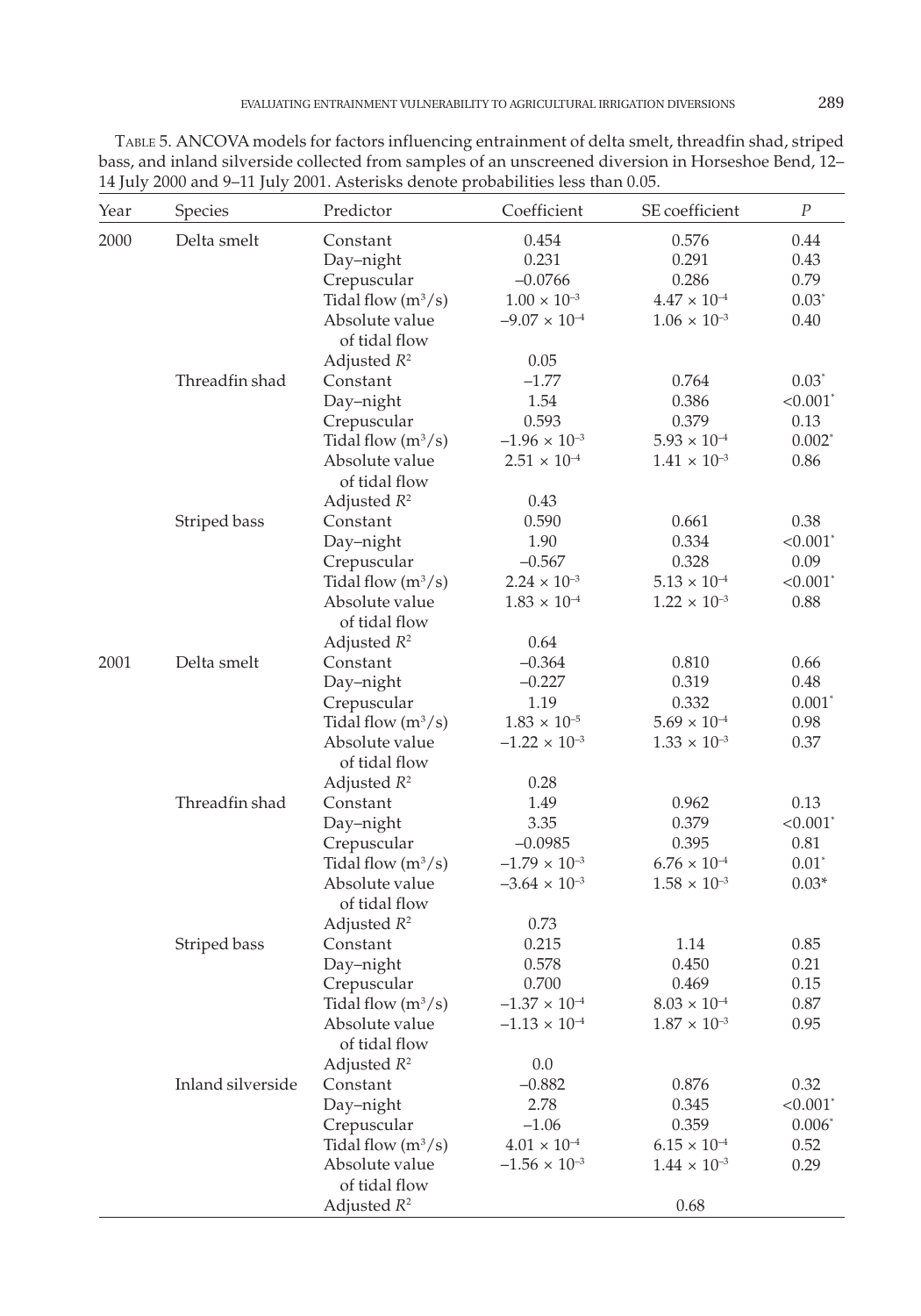

FIGURE 3. Cumulative frequency plots of the maximum lengths of striped bass (mm total length) from unscreened diversion samples at Horseshoe Bend, 12–14 July 2000 and 9–11 July 2001. Summaries are based on  $N = 26$  samples in 2000 and  $N = 25$  samples in 2001.

cause the screen excluded most larval (10–20 mm) threadfin shad, which are morphologically similar to larval delta smelt (Wang 1986), we suspect that during normal irrigation operations, virtually all equivalently sized delta smelt also are excluded from diverted water at Horseshoe Bend. Because CDWR has installed identical screens on four other lower Sacramento River irrigation diversions, delta smelt less than 25 mm may have more protection from entrainment into these diversions than anticipated.

In addition to entrainment, impingement on fish screens is another concern for delta smelt (Swanson et al. 2001). However, we do not know whether delta smelt or other fishes impinged on the screened diversion during our sampling. Long-term debris accumulation or biofouling, due to algal growth, small woody debris, and so on, could result in impingement of fish if the fouling reduced the nominal mesh size sufficiently to increase water velocities at unfouled sections. However, we think that the very low catches of fish less than 25 mm in the screened diversion samples are evidence that impingement did not often occur. Our rationale is that it is unlikely that large numbers of fish less than 25 mm could impinge without eventually passing through because they would most likely contact unimpeded high velocity sections and be pulled through the screen.

We found evidence that fish entrainment risk at Horseshoe Bend was inversely related to fish length. With the exception of delta smelt, which is discussed in detail below, fishes entrained during daylight (threadfin shad and striped bass) were typically larvae or postlarvae averaging 15–16 mm. At night, average lengths of entrained threadfin shad and inland silverside were 22–25 mm, even though larvae continued to be entrained, and a significant diel influence on striped bass was only observed in 2000 when individuals larger than 20 mm were consistently collected. Thus, it appears that larval fishes (<20 mm) were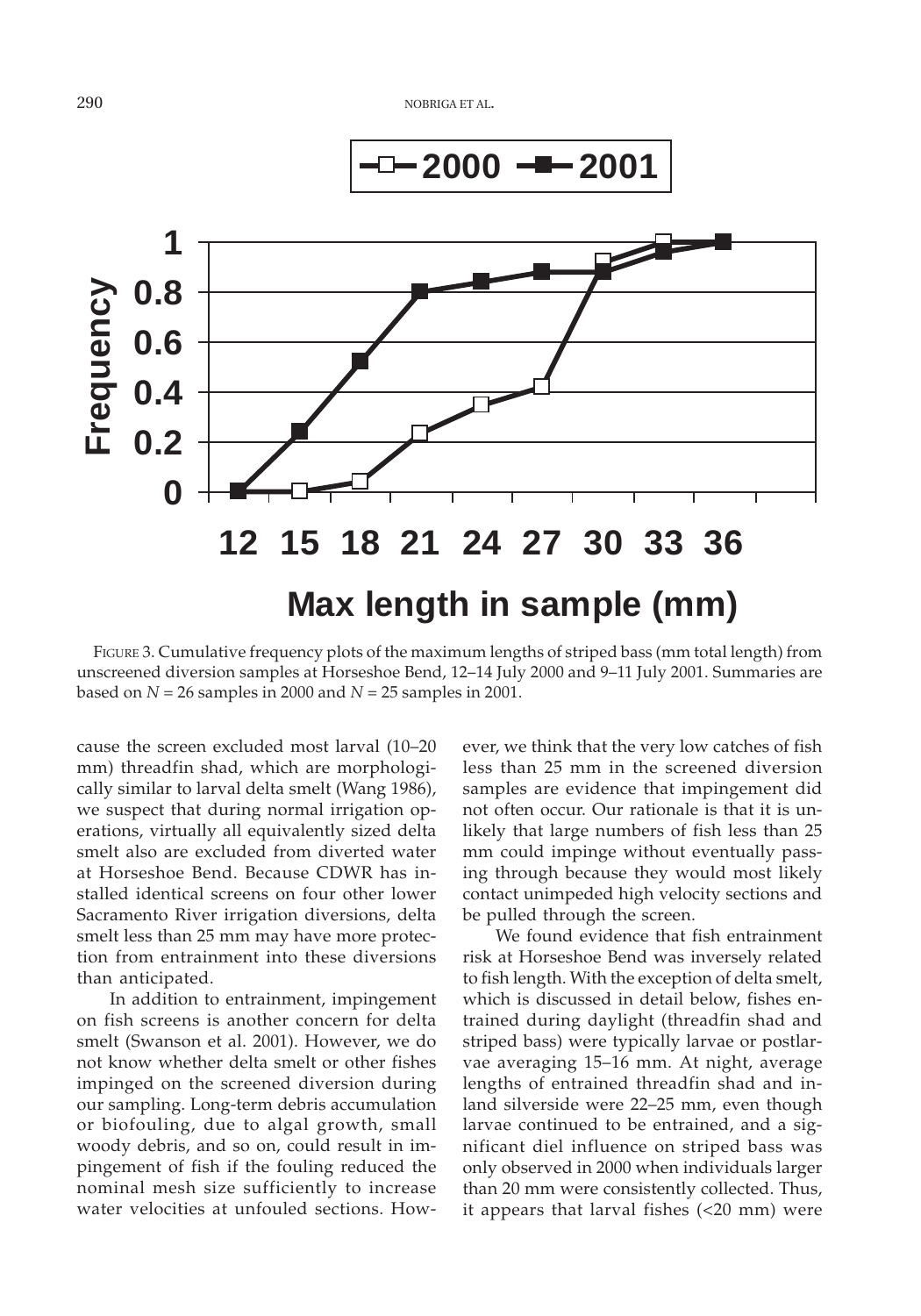

FIGURE 4. Standardized length frequencies of (A) threadfin shad, (B) inland silverside, and (C) striped bass from unscreened diversion samples at Horseshoe Bend, 12–14 July 2000 and 9–11 July 2001, and beach seine samples in Horseshoe Bend on 29 June 2001 and 27 July 2001. Gear mesh sizes differed so quantitative comparisons are not appropriate. Striped bass larger than 75 mm were collected, but were not shown to improve the clarity of the chart.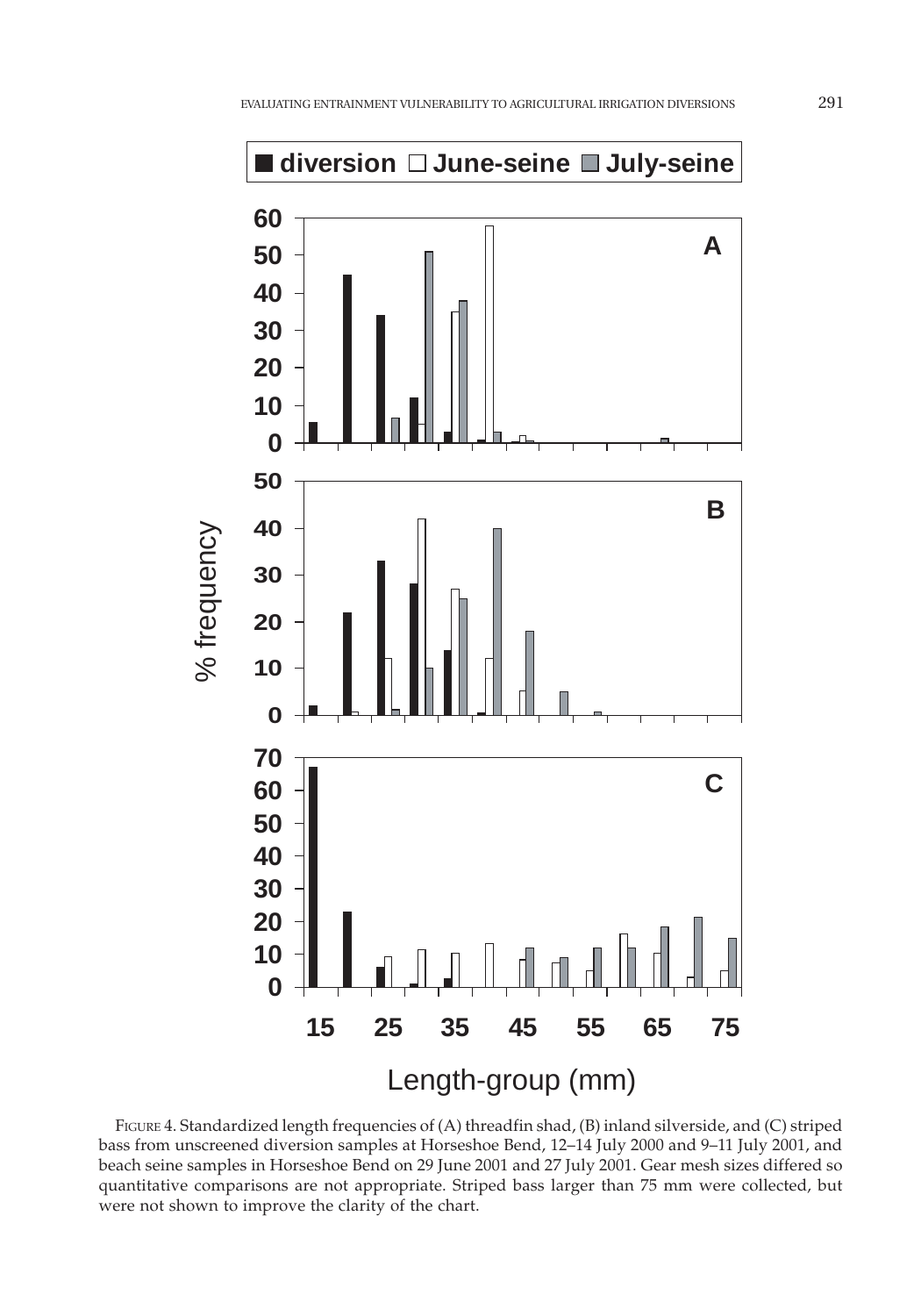



FIGURE 5. Average catch per unit effort (+SE) of delta smelt, striped bass, threadfin shad, and inland silverside from Interagency Ecological Program monitoring surveys. (A) stations 705–707 of 20-mm delta smelt survey 9 in 2000 and stations 705–707 of 20-mm delta smelt survey 8 in 2001 (survey described in detail by Dege and Brown 2004), (B) beach seine surveys in Horseshoe Bend, 11–12 July

consistently vulnerable to entrainment, whereas early juvenile fishes (>20 mm) were principally vulnerable at night. This is consistent with expectations based on studies of other fishes. Swimming ability increases with length in young fishes (Hunter 1981), which would tend to reduce vulnerability as they grew. Also, Atlantic herring *Clupea harengus*

have been shown to school less, swim more slowly, and show less response to sound in the dark (Blaxter and Batty 1987).

Few open-water fishes larger than 35 mm were entrained through the unscreened diversion (Figure 4). For threadfin shad and inland silverside, we cannot be certain if this reflected a continued decline in entrainment risk with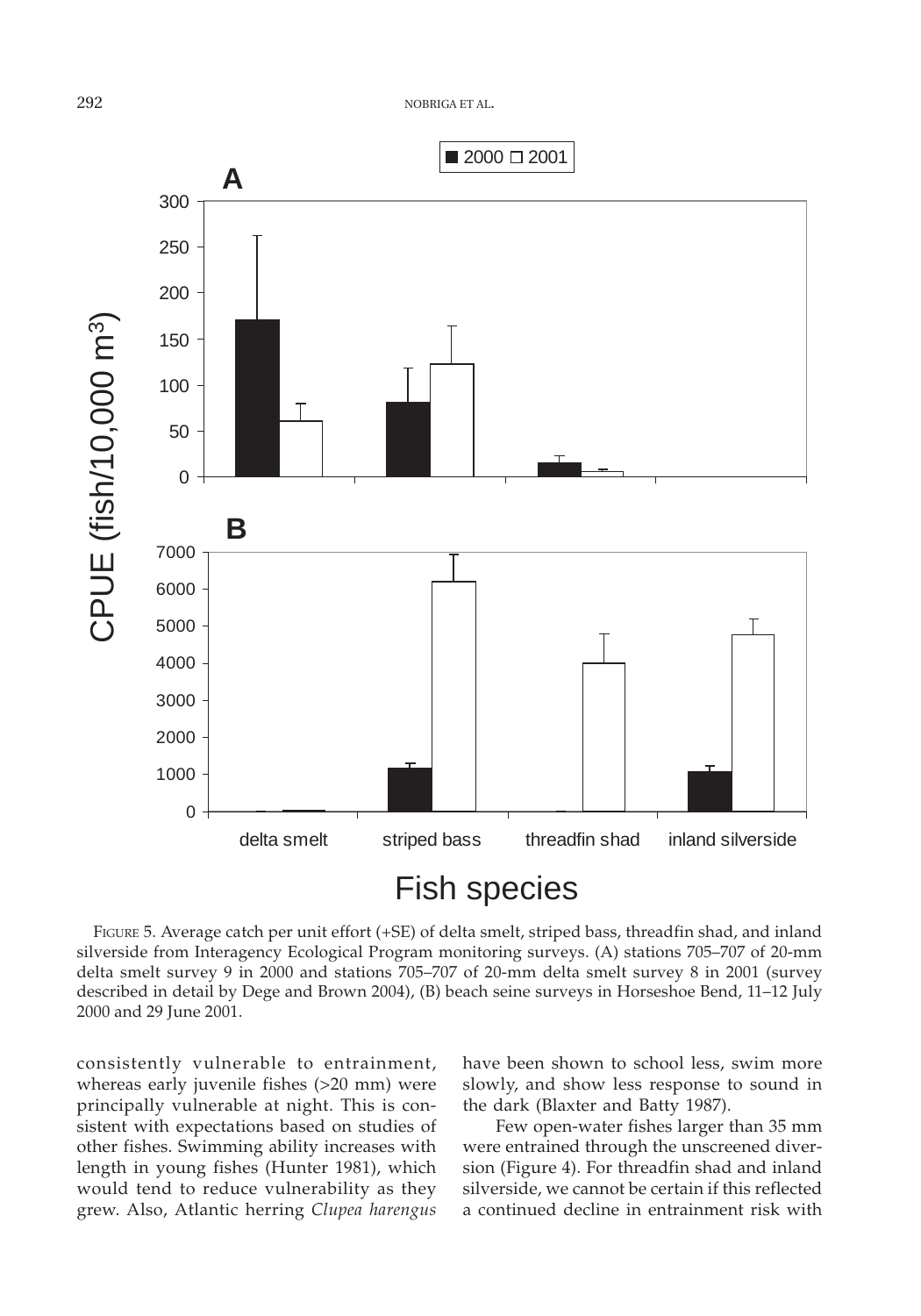increasing length because beach seine catches were not dominated by size-classes larger than those being entrained. In contrast, no striped bass larger than 35 mm were collected from diversion samples, even though much larger individuals occupied Horseshoe Bend. This suggests that striped bass entrainment risk may approach zero early in the juvenile stage. We emphasize that this hypothesis is a generalization regarding a probabilistic phenomenon. Striped bass as large as 124 mm have been reported from other studies of irrigation diversions in the delta (Cook and Buffaloe 1998), and therefore, even considerably larger individuals have some vulnerability to entrainment. Unfortunately, meaningful comparison with the Cook and Buffaloe (1998) data on striped bass and other species is not possible because they did not present length data for individual species or effort data for individual sites.

Despite the lack of evidence for lengthbased changes in entrainment vulnerability of delta smelt, we collected only 43 delta smelt during 69 h of sampling  $170,839$  m<sup>3</sup> of unscreened water (both years combined). The low delta smelt catch did not appear to be due to low abundance in the vicinity of the diversion. In 2000 and 2001, 44% and 50% of the total delta smelt CPUE from the 20-mm Delta Smelt Survey's 41 stations was collected from the 3 stations nearest the diversion, suggesting that substantial proportions of the delta smelt standing stock were within the tidal excursion range of the diversion. It is possible that tidal and river flows could have transported delta smelt downstream away from the diversion, particularly in 2001 when distribution data preceded diversion data by nearly 2 weeks. However, large proportions of the delta smelt population rear in the lower Sacramento River throughout the summer, particularly in dry years like 2001 (Moyle et al. 1992; Sweetnam 1999). We think the low numbers entrained reflect the offshore distribution of delta smelt and the small hydrodynamic influence of the Horseshoe Bend diversion.

This hypothesis is supported by consideration of diversion influence relative to tidal influence in Horseshoe Bend. The maximum volume of water that we estimated was diverted during one of our approximately hourly samples was 3,870 m<sup>3</sup>. During our sampling,

peak flood and ebb flows through Horseshoe Bend removed 3,870 m<sup>3</sup> of water in an estimated 8–9 s (CDWR, unpublished data). Further, at mean low water when there was no tidal exchange, Horseshoe Bend retained an estimated 5.4 million  $m^3$  of water. Clearly, the diversion had a very small influence on Horseshoe Bend hydrodynamics and therefore the movement of delta smelt and other fishes.

Results from the present study suggest entrainment losses are strongly affected by fish habitat use, size, and diel behavior. A detailed understanding of these factors could help fisheries managers (1) prioritize locations for fish screens, (2) recommend strategies that reduce entrainment losses at unscreened diversions, and (3) improve the performance of coupled hydrodynamic-particle tracking models. Additional research is needed to better understand the effect of hydrodynamics in particular. Although our results suggested a relatively small role of tidal dynamics, additional sampling is needed in channels with different volumes and tidal regimes. For example, we expect that the hydrodynamic influences of irrigation diversions are lower in large delta channels (e.g., main-stem Sacramento and San Joaquin rivers) and flooded agricultural islands than in Horseshoe Bend, which has considerably less volume (CDWR, unpublished data). Irrigation diversions also must have larger hydrodynamic influences in delta channels that are smaller than Horseshoe Bend. Spatiotemporally expanded studies of the horizontal and vertical distribution of young delta smelt over tidal-diel cycles also are needed. Delta smelt move into shallow water to facilitate retention in low salinity zone embayments of the western delta and areas downstream (Aasen 1999; Bennett et al. 2002), but tidally oriented inshore movement was not observed in a delta channel (Aasen 1999). Further, Grimaldo et al. (2004, this volume) found that most delta smelt larvae in the central delta occurred in offshore habitats. To resolve these apparent disparities between delta channels and estuarine embayments, we recommend coupling behavioral studies with simultaneous monitoring studies of channel and diversion hydrodynamics. Ul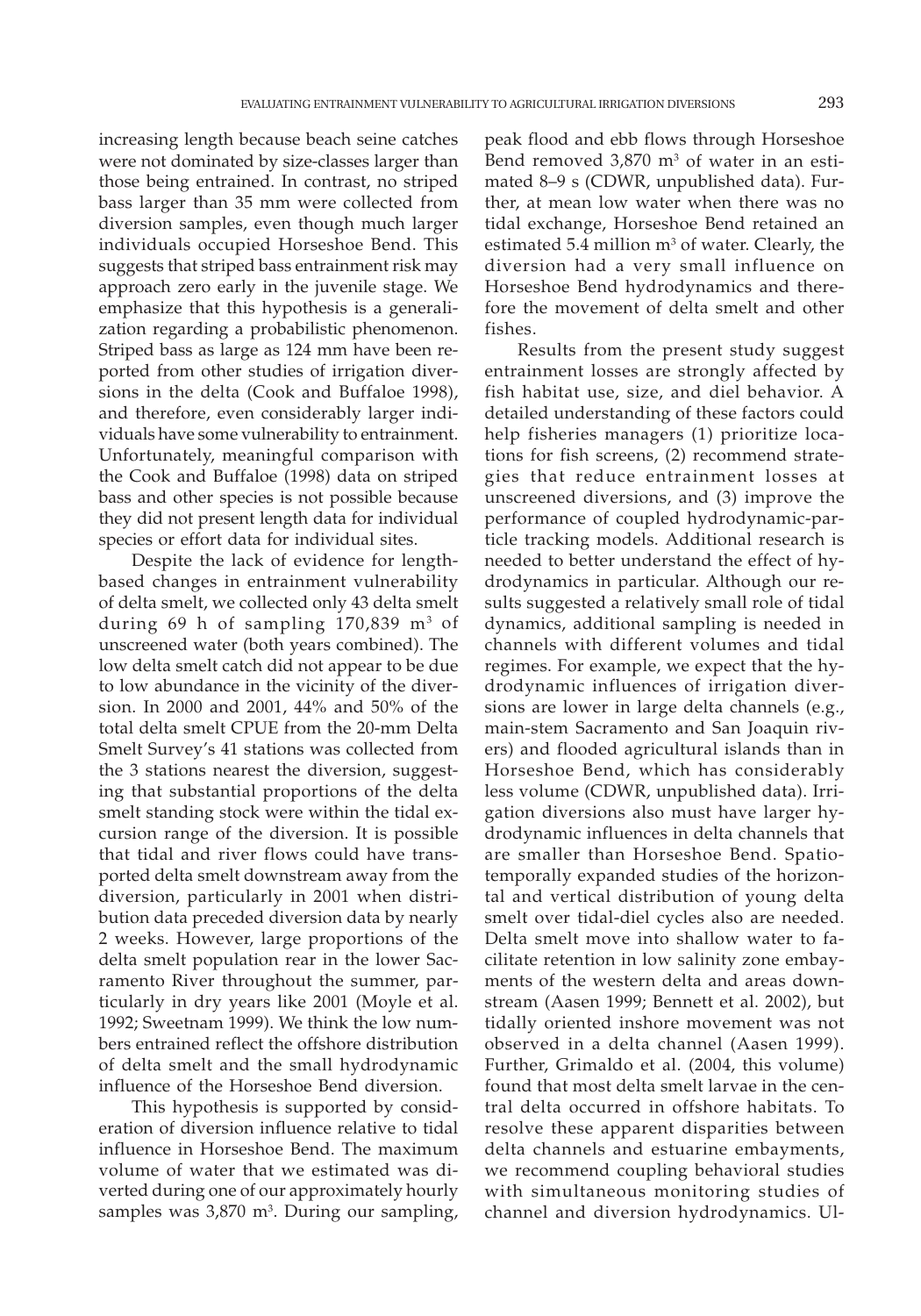timately, a modeling approach will probably be needed to confirm that a large-scale screening program for delta irrigation diversions is an effective component of a comprehensive restoration strategy for delta smelt and other species.

## **Acknowledgments**

This study was conducted under the auspices of the Interagency Ecological Program (IEP), a cooperative San Francisco Estuary research effort. We thank B. McDonnell, R. Brown, S. Ford, J. Andrew, R. Churchwell, and T. Frink who facilitated IEP support. We thank V. Afentoulis, F. Feyrer, L. Grimaldo, B. Harrell, S. Itoga, M. Kirkland, J. Long, M. McGee, G. O'Leary, A. Seesholtz, T. Veldhuizen, and S. Zeug for assistance in the field. We gratefully acknowledge J. C. S. Wang, L. Lynch, and T. Rouse for larval fish identification and C. Enright and K. Le for hydrodynamic data. Finally, we thank R. Brown, W. Bennett, J. Orsi, S. Foss, and D. Odenweller for comments that improved the manuscript.

## **References**

- Aasen, G. A. 1999. Juvenile delta smelt use of shallowwater and channel habitats in California's Sacramento-San Joaquin Estuary. California Fish and Game 85:161–169.
- Arthur, J. F., M. D. Ball, and M. Y. Baughman. 1996. Summary of federal and state water project environmental impacts in the San Francisco Bay-Delta Estuary, California. Pages 445–495 *in* J. T. Hollibaugh, editor. San Francisco Bay: the ecosystem. American Association for the Advancement of Science, San Francisco.
- Bennett, W. A., and P. B. Moyle. 1996. Where have all the fishes gone? Interactive factors producing fish declines in the Sacramento-San Joaquin Estuary. Pages 519–542 *in* J. T. Hollibaugh, editor. San Francisco Bay: the ecosystem. American Association for the Advancement of Science, San Francisco.
- Bennett, W. A., W. J. Kimmerer, and J. R. Burau. 2002. Plasticity in vertical migration by native and exotic estuarine fishes in a dynamic low-salinity zone. Limnology and Oceanography 47:1496–1507.
- Blaxter, J. H. S., and R. S. Batty. 1987. Comparisons of herring behaviour in the light and dark: changes in activity and responses to sound. Journal of the Marine Biological Association of the United Kingdom 67:849–860.
- CALFED. 2000. Programmatic Record of Decision.

August 28, 2000. CALFED Bay-Delta Program. Sacramento, California. Available online at http:/ /wwwcalfed.water.ca.gov/current/ROD.html.

- Cook, L., and L. Buffaloe. 1998. Delta agricultural diversion evaluation summary report, 1993–1995. California Department of Water Resources, Interagency Ecological Program, Technical Report 61, Sacramento, California.
- Culberson, S. D., C. B. Harrison, C. Enright, and M. L. Nobriga. 2004. Sensitivity of larval fish transport to location, timing, and behavior using a particle tracking model in Suisun Marsh, California. Pages 257– 267 *in* F. Feyrer, L. R. Brown, R. L. Brown, and J. J. Orsi, editors. Early life history of fishes in the San Francisco Estuary and watershed. American Fisheries Society, Symposium 39, Bethesda, Maryland.
- Dadswell, M. J., and R. A. Rulifson. 1994. Macrotidal estuaries: a region of collision between migratory marine animals and tidal power development. Biological Journal of the Linnaean Society 51:93–113.
- Dege, M., and L. Brown. 2004. Effect of outflow on spring and summertime distribution and abundance of larval and juvenile fishes in the upper San Francisco Estuary. Pages 49–65 *in* F. Feyrer, L. R. Brown, R. L. Brown, and J. J. Orsi, editors. Early life history of fishes in the San Francisco Estuary and watershed. American Fisheries Society, Symposium 39, Bethesda, Maryland.
- Grimaldo, L. F., R. E. Miller, C. M. Peregrin, and Z. P. Hymanson. 2004. Spatial and temporal distribution of native and alien ichthyoplankton in three habitat types of the Sacramento–San Joaquin Delta. Pages 81–96 *in* F. Feyrer, L. R. Brown, R. L. Brown, and J. J. Orsi, editors. Early life history of fishes in the San Francisco Estuary and watershed. American Fisheries Society, Symposium 39, Bethesda, Maryland.
- Haddon, M. 2001. Modeling and quantitative methods in fisheries. Chapman and Hall/CRC, Boca Raton, Florida.
- Hallock, R. J., and W. F. Van Woert. 1959. A survey of anadromous fish losses in irrigation diversions from the Sacramento and San Joaquin rivers. California Fish and Game 45:227–296.
- Herren, J. R., and S. S. Kawasaki. 2001. Inventory of water diversions in four geographic areas in California's Central Valley. Pages 343–355 *in* R. L. Brown, editor. Contributions to the biology of Central Valley salmonids, Volume 2. California Department of Fish and Game, Fish Bulletin 179, Sacramento, California.
- Hunter, J. R. 1981. Feeding ecology and predation of marine fish larvae. Pages 33–77 *in* R. Lasker, editor. Marine fish larvae: morphology, ecology, and relation to fisheries. University of Washington Press, Seattle.
- Kingsford, R. T. 2000. Ecological impacts of dams, water diversions, and river management on floodplain wetlands in Australia. Austral Ecology 25:109– 127.